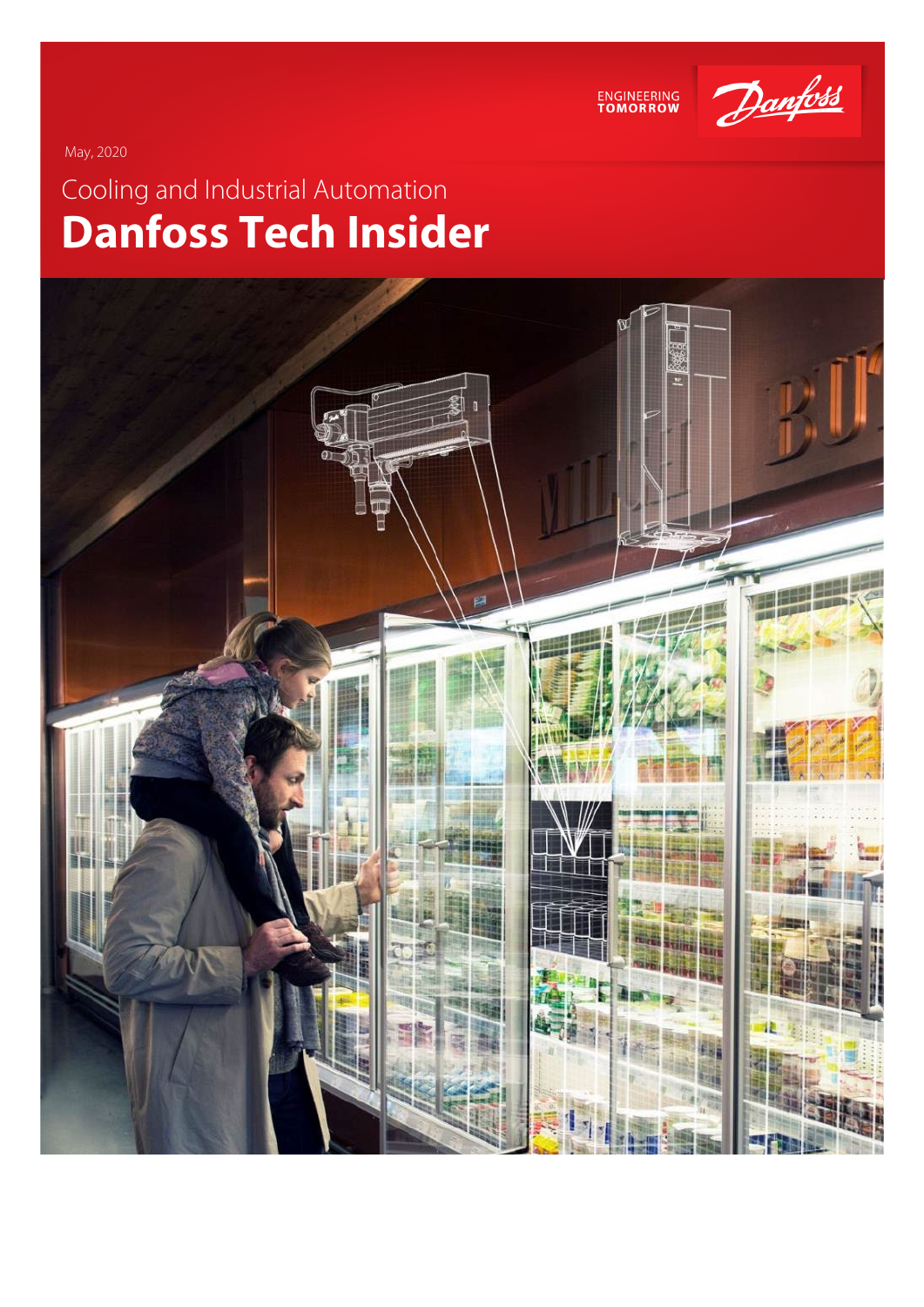

## **Release of Improved Cold Room controller AK-RC 111/113**

The new family follows the same family structure of the product it replaces and adds the following main functionalities:

- New Auxiliary relay added. Now all the versions will have 6 outputs: Compressor, Fan, Defrost, Light, AUX1 and AUX2
- RS485 serial always available. No need to select the use for Modbus, as in the previous version.
- AUX output can be used as a redundant alarm
- Reduced set function (night set) from digital input
- Compressor error handling in case of ambient probe failure
- Configurable for cold or hot applications (with extended probe reading range, -45 to 99 °C)
- New defrost management functions (on start-up, smart, on-screen display, remote start/stop)
- Buzzer exclusion
- Both digital inputs are now fully configurable for maximum flexibility
- Auxiliary relays can also be configured to indicate the system standby status

Form and shape are not changing and there is no impact on installation.

Existing customers using the AK-RC101/103 family can directly switch to this family as the wiring, installation and parameter's set has not changed. Only impact is for applications that will make use of the added capabilities.

The new family will be available for sale in July 2020 and at that point the previous version will be retired from the market. Because the direct replacement capability, no stock of the older version will be maintained past this date. All new sales will be converted to the equivalent new code and warranties or replacements will be honoured with the equivalent new code.

| <b>Old Code Danfoss</b> | <b>New Code Danfoss</b> | <b>Description</b>       |
|-------------------------|-------------------------|--------------------------|
| 080Z3200                | 080Z3220                | AK RC 111 MONO 16A       |
| 080Z3201                | 080Z3221                | AK RC 113 TRI 4.5 - 6.3A |
| 080Z3202                | 08073222                | AK RC 113 TRI 7 - 10A    |
| 080Z3206                | 080Z3226                | AK RC 113 TRI 11 - 16A   |
| 080Z327                 | 080Z3227                | AK RC 113 TRI 14 - 20A   |

[Optyma™ control AK-RC 111 User Guide](https://assets.danfoss.com/documents/DOC335849820156/DOC335849820156.pdf) [Optyma™ control AK-RC 113 User Guide](https://assets.danfoss.com/documents/DOC335739391063/DOC335739391063.pdf)

## **R448A approved for packaged Optyma™ condensing units**

R448A can now be used on Optyma™ Slim Pack and Optyma™ Plus models and meet Ecodesign 2018 requirements. This change affects all Optyma condensing units with compressor types AJ already released for use with R449A

We have conducted reliability and performance tests on our full range of reciprocating compressors with R448A. This Azeotropic, non-ozone depleting, non-flammable refrigerant with low global warming potential (GWP = 1387) is a perfect drop-in replacement for R404A in medium-temperature commercial refrigeration applications without the risk of additional glide.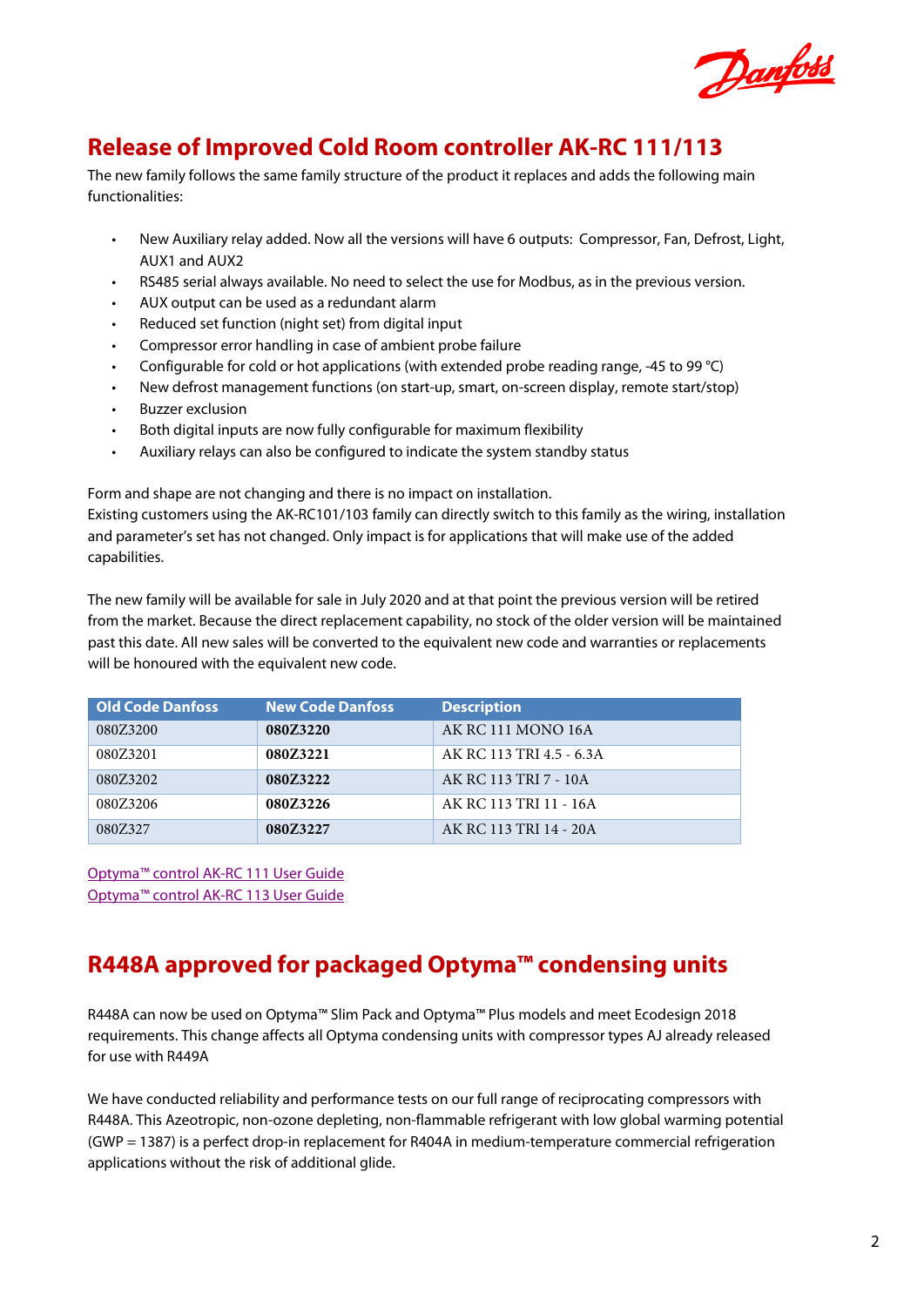

Condensing unit performance data is similar to R449A (max. 3 % deviation), though more information will be available later this year inside our catalogue. Please refer to Coolselector®2 for further information.

#### **For Optyma Plus controller:**

- An R448A setting has been upload onto updated electronic controller version (3.40).
- For products in the field, use the R449A setting point, which is close to the R448A setting point.

#### **Implementation date are**

• Optyma Plus P00 version and Optyma Slim Pack W05 and W09: Week 10, SN 116954CG1020

Otherwise, the products remain unchanged in terms of code numbers, descriptions, designations, equipment, and features.

## **New ICFC 20P1 module for ICF 20 Valve Stations**

The liquid drain method is widely acknowledged as the most efficient hot gas defrost method within industrial refrigeration. This method ensures that liquid condensate is drained at the lowest possible pressure, resulting in up to a 90 % reduction in blow-by gas.

Such a significant reduction of blow-by gas means that almost no blow-by gas needs to be re-compressed, releasing compressor capacity and reducing energy consumption.

#### **ICFC 20P1 – loaded check valve module**

The main application for ICFC 20P1 is when used together with our ICFD 20 defrost module. Using this combination, ICFC 20P1 together with ICFD 20, allow us to exclude the need of the ICFE 20 solenoid valve in the defrost drain line.

The application in question, is when ICFD 20 is piped into the suction line, with a lower pressure than the pressure at the inlet of the ICFD during normal cooling, then the ICFC 20P1(correspond to a loaded check valve of typically (0.7 bar/10 psi) must be installed. The ICFC 20P1 prevents flow of refrigerant through the ICFD to the suction line during cooling.

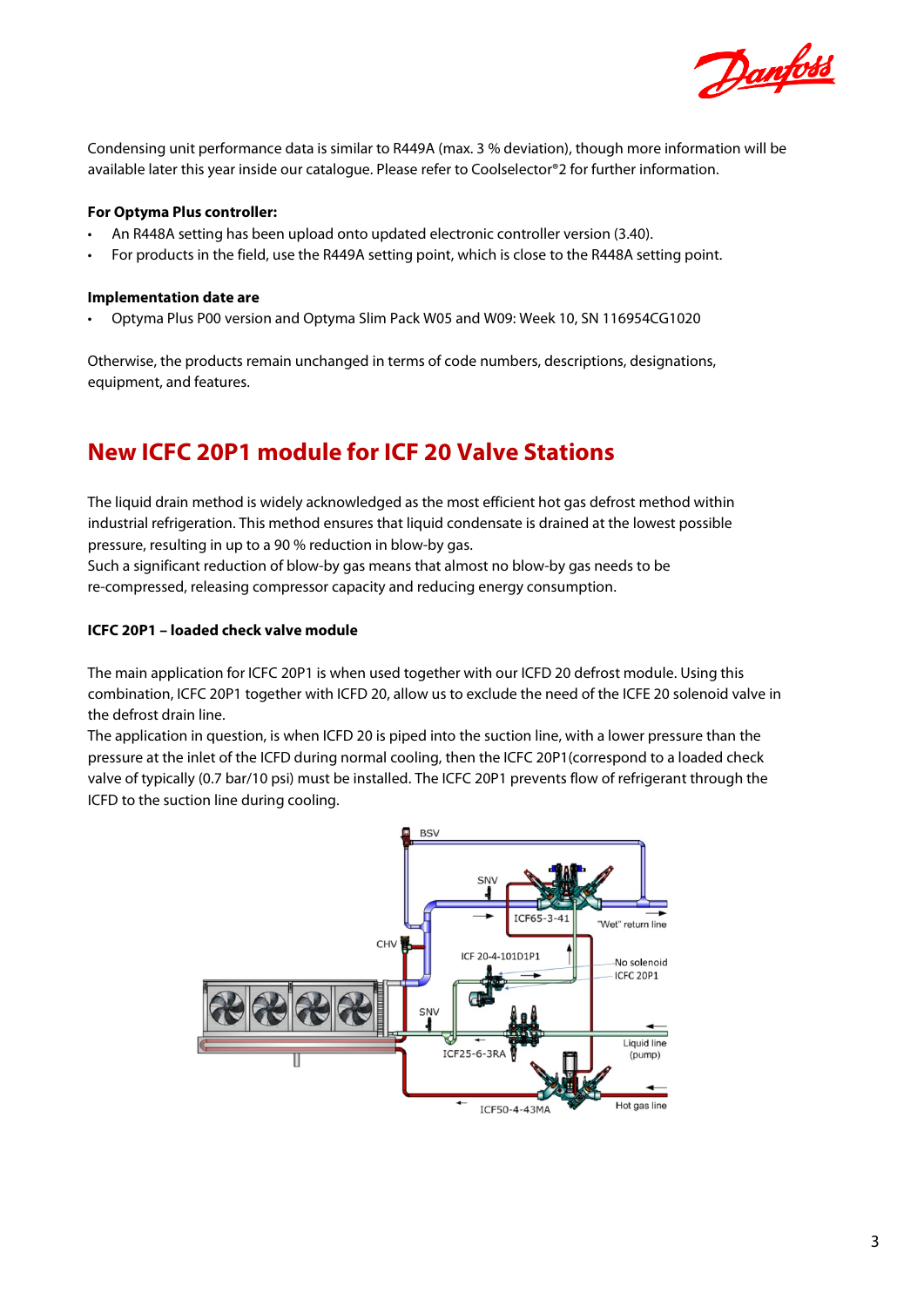

## **Sight Glass SG SGP design upgrade on solder and flare versions**

Danfoss is actively working on safe and environmentally friendly solutions using alternative refrigerants. With this focus in mind, we have qualified more refrigerants as well as upgrading the design of SG and SGP solder and flare types. Socket type sight glasses are outside of this project's scope.

All the tests and qualifications of the new versions were conducted in accordance with the EN/UL guidelines. There will be no change in the function of the sight glass: the lay in lengths are the same as the existing ones and the code numbers of the products will be remained the same to provide an easy switchover.



First samples will be available on August 2020 and the roll out is planned to be on January-March 2021.

## **AK-CC 210 and EKC 2xx: Defect connector for option module**

It has come to our attention that there is a damaged connector in the back of the slot where the option card is inserted into the controller on AK-CC 2xx/EKC 2xx controllers. On these controllers this can cause failing power supply to an inserted device.



Using EKA 183 a missing power supply will cause the controller to turn completely off (controller is kept in a permanent rest mode).

Using EKA 178 Modbus modules or EKA 179 Lon modules for communication the controller will not reset, but without supply the module will not be able to communicate.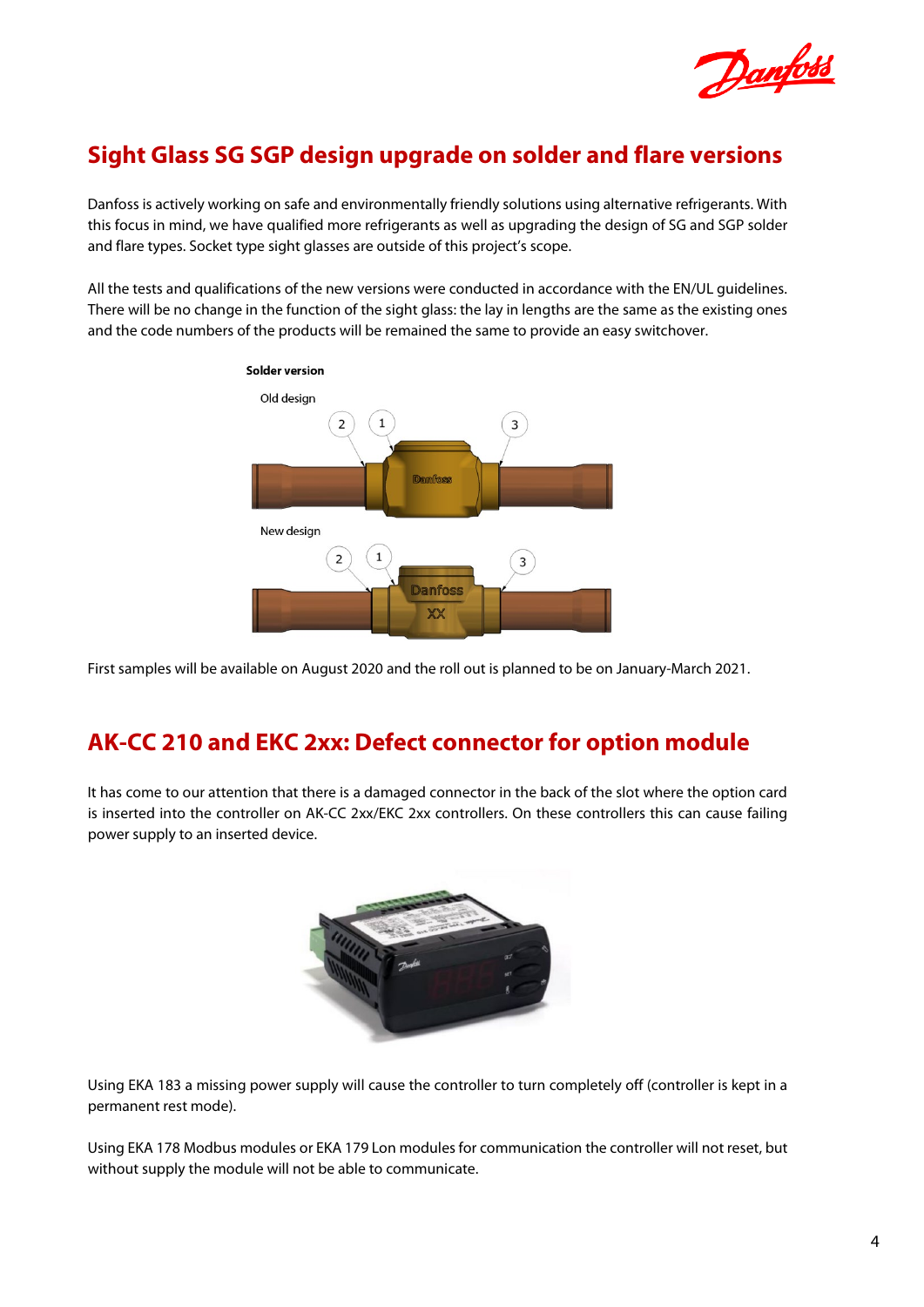

## **Service valve pipe extension for Optyma™ Slim Pack range W04 and W08**

As part of the continuous product upgrade of our Optyma™ Slim Pack range, Danfoss has decided to change the mounting orientation and length of the connecting pipes of braze type service valves on W04 and W08 versions.



Service valve with braze type connection (W04 and W08 versions)



For existing field replacements, the tubes for suction and liquid lines need to adjust in the field with the extended service valves for brazing.

## **Fusible plug stop on Optyma™ Slim Pack, Optyma™ Plus, and Optyma™ Plus Inverter**

All packaged condensing units (W05/W09/P00/P01/P02) will no longer be manufactured with a fusible plug (NPT 1⁄4 inch) installed in the liquid receiver. Instead, a blank adapter plug (NPT 3⁄8 inch) will be mounted on liquid receivers.

#### **Technical features**

- The fusible plug was used in condensing units for damage limitation in the event of external fire, according EN 378-2:2016 article 6.2.2.3, to release the refrigerant when there is excessive heat from an external fire, not from the refrigerant.
- Fusible plugs are not intended to be used as primary protection against excessive pressure per EN 378- 2:2016: article 6.2.6.2, as it reacts to temperature, not pressure.
- The installer shall regard damage limitation requirements as appropriate for the pressure rise in case of external fire. This may include measures as listed in EN378-2 below. Other alternatives reaching the same level of safety may be applied.